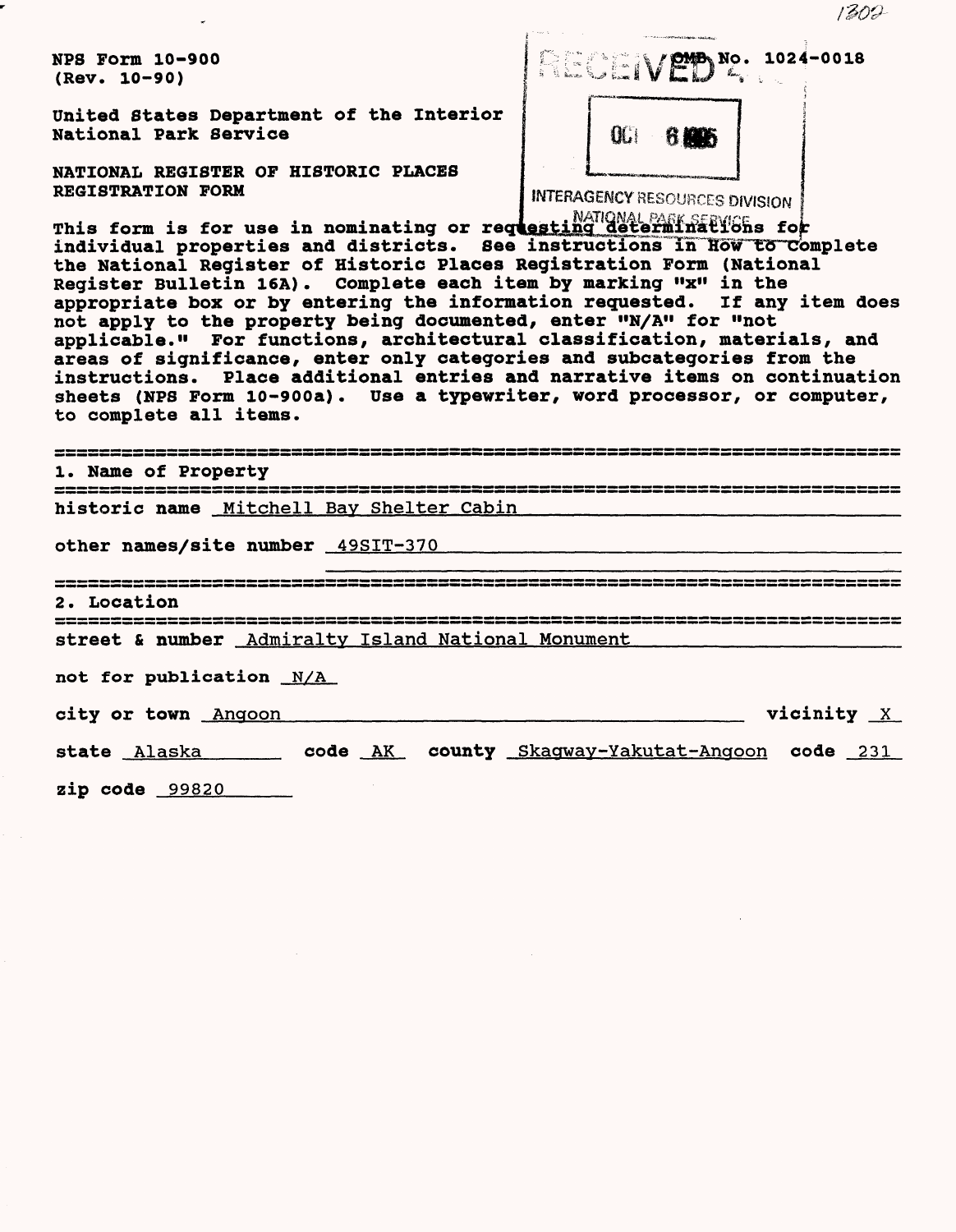| USDI/NPS NRHP Registration Form<br>49SIT-370, Mitchell Bay Shelter Cabin<br>Skaqway-Yakutat-Angoon, Alaska<br>Civilian Conservation Corps Historic Properties in Alaska and Page 2                                                                                                                                                                                                                                                                                                                                                                                                                                                                                        |                                                      |  |  |  |  |  |  |
|---------------------------------------------------------------------------------------------------------------------------------------------------------------------------------------------------------------------------------------------------------------------------------------------------------------------------------------------------------------------------------------------------------------------------------------------------------------------------------------------------------------------------------------------------------------------------------------------------------------------------------------------------------------------------|------------------------------------------------------|--|--|--|--|--|--|
| 3. State/Federal Agency Certification                                                                                                                                                                                                                                                                                                                                                                                                                                                                                                                                                                                                                                     |                                                      |  |  |  |  |  |  |
| As the designated authority under the National Historic Preservation Act of<br>1986, as amended, I hereby certify that this $\angle$ nomination _____ request<br>for determination of eligibility meets the documentation standards for<br>registering properties in the National Register of Historic Places and<br>meets the procedural and professional requirements set forth in 36 CFR Part<br>60. In my opinion, the property $\swarrow$ meets _____ does not meet the National<br>Register Criteria. I recommend that this property be considered<br>significant ___ nationally _estatewide ___ locally. ( ___ See<br>continuation sheet for additional comments.) |                                                      |  |  |  |  |  |  |
| Signature of certifying official                                                                                                                                                                                                                                                                                                                                                                                                                                                                                                                                                                                                                                          |                                                      |  |  |  |  |  |  |
|                                                                                                                                                                                                                                                                                                                                                                                                                                                                                                                                                                                                                                                                           | $70 - 2 - 95$                                        |  |  |  |  |  |  |
| State or Federal agency and bureau                                                                                                                                                                                                                                                                                                                                                                                                                                                                                                                                                                                                                                        | <b>Federal Preservation Officer Forest Service</b>   |  |  |  |  |  |  |
| Register criteria. ( __ See continuation sheet for additional comments.)<br>Signature of commenting or other official<br>Alaska State Historic Preservation Officer<br>State or Federal agency and bureau                                                                                                                                                                                                                                                                                                                                                                                                                                                                 | $\frac{\text{Mald3}}{\text{Date}}$                   |  |  |  |  |  |  |
| 4. National Park Service Certification                                                                                                                                                                                                                                                                                                                                                                                                                                                                                                                                                                                                                                    |                                                      |  |  |  |  |  |  |
| I, hereby certify that this property is: $\rho$ /<br>entered in the National Register<br>See continuation sheet.<br>determined eligible for the<br>National Register<br>See continuation sheet.<br>determined not eligible for the<br>National Register<br>removed from the National Register<br>other (explain):                                                                                                                                                                                                                                                                                                                                                         | $11 - 2 - 95$<br>Entered in the<br>Netional Resinter |  |  |  |  |  |  |
| <b>Signature of Keeper</b>                                                                                                                                                                                                                                                                                                                                                                                                                                                                                                                                                                                                                                                | Date of Action                                       |  |  |  |  |  |  |

l.

 $\frac{1}{1}$ 

 $\begin{array}{c} \begin{array}{c} \begin{array}{c} \begin{array}{c} \end{array} \\ \end{array} \end{array} \end{array}$ 

٦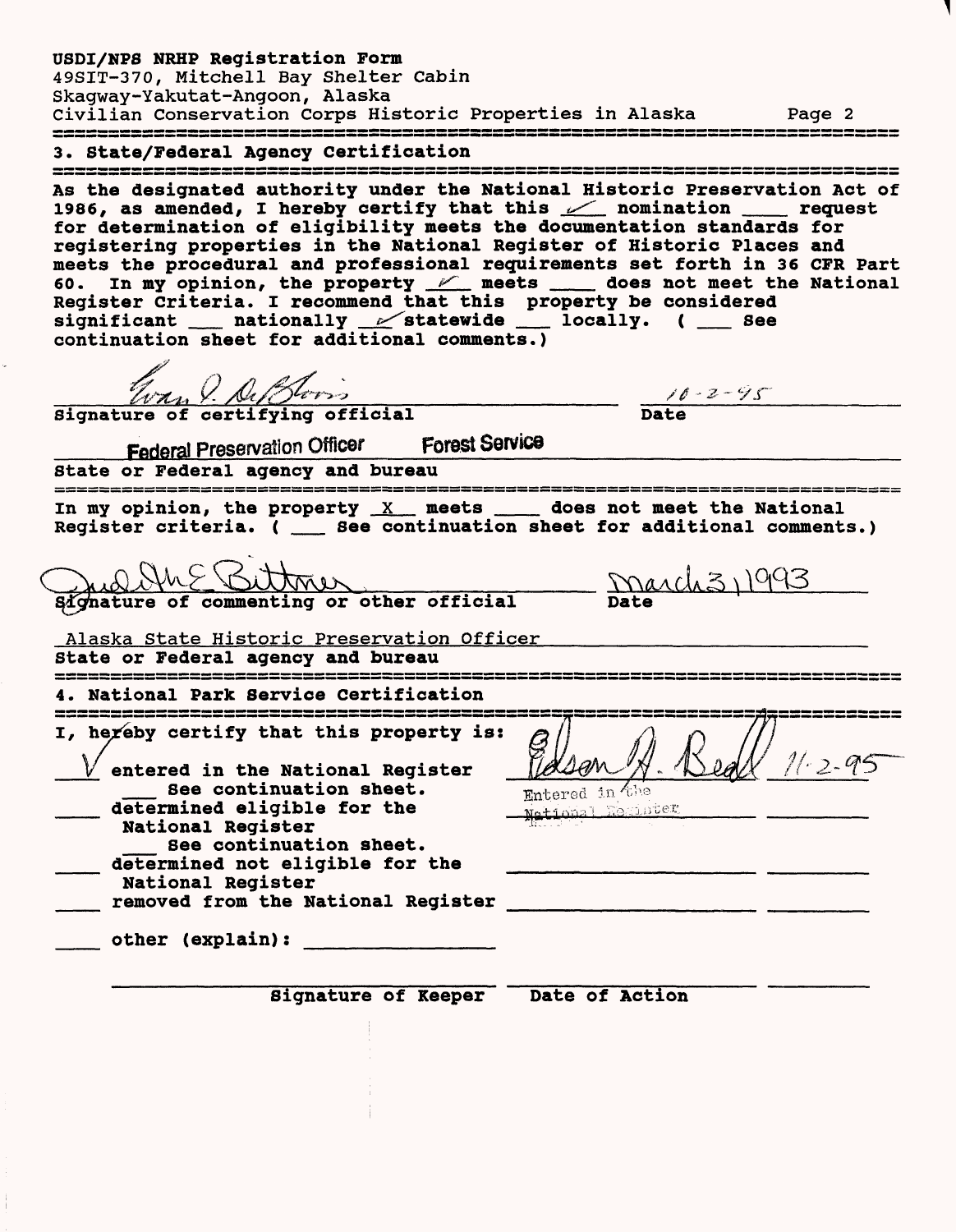| USDI/NPS NRHP Registration Form<br>49SIT-370, Mitchell Bay Shelter Cabin<br>Skagway-Yakutat-Angoon, Alaska                                                                                                                          |
|-------------------------------------------------------------------------------------------------------------------------------------------------------------------------------------------------------------------------------------|
| Civilian Conservation Corps Historic Properties in Alaska<br>Page 3                                                                                                                                                                 |
| 5. Classification                                                                                                                                                                                                                   |
| .<br>2004 - 1910 - 1911 - 1912 - 1913 - 1914 - 1915 - 1916 - 1917 - 1918 - 1918 - 1919 - 1919 - 1919 - 1919 - 1919<br>1919 - 1919 - 1919 - 1919 - 1919 - 1919 - 1919 - 1919 - 1919 - 1919 - 1919 - 1919 - 1919 - 1919 - 1919 - 1919 |
| Ownership of Property (Check as many boxes as apply)<br>__ private<br>__ public-local<br>____ public-State<br>$X$ public-Federal                                                                                                    |
| Category of Property (Check only one box)<br>$X$ building(s)<br>__ district<br>$-$ site<br>__ structure<br>___ object                                                                                                               |
| Number of Resources within Property                                                                                                                                                                                                 |
| Contributing Noncontributing<br>buildings<br>$\frac{1}{\sqrt{1-\frac{1}{2}}}$<br>sites<br>structures<br>objects<br>$\frac{1}{1}$<br>0 Total                                                                                         |
| Number of contributing resources previously listed in the National<br>Register 0                                                                                                                                                    |
| Name of related multiple property listing (Enter "N/A" if property is not<br>part of a multiple property listing.)                                                                                                                  |
| Civilian Conservation Corps (CCC) Historic Properties in Alaska;                                                                                                                                                                    |
| Admiralty Island Civilian Conservation Corps Canoe Route, 1933-1937                                                                                                                                                                 |
|                                                                                                                                                                                                                                     |
| Function or Use                                                                                                                                                                                                                     |
| Historic Functions (Enter categories from instructions)<br>Cat: Recreation & Culture _______ Sub: Outdoor Recreation                                                                                                                |
| Current Functions (Enter categories from instructions)<br>Cat: Recreation & Culture _____ sub: _Outdoor Recreation                                                                                                                  |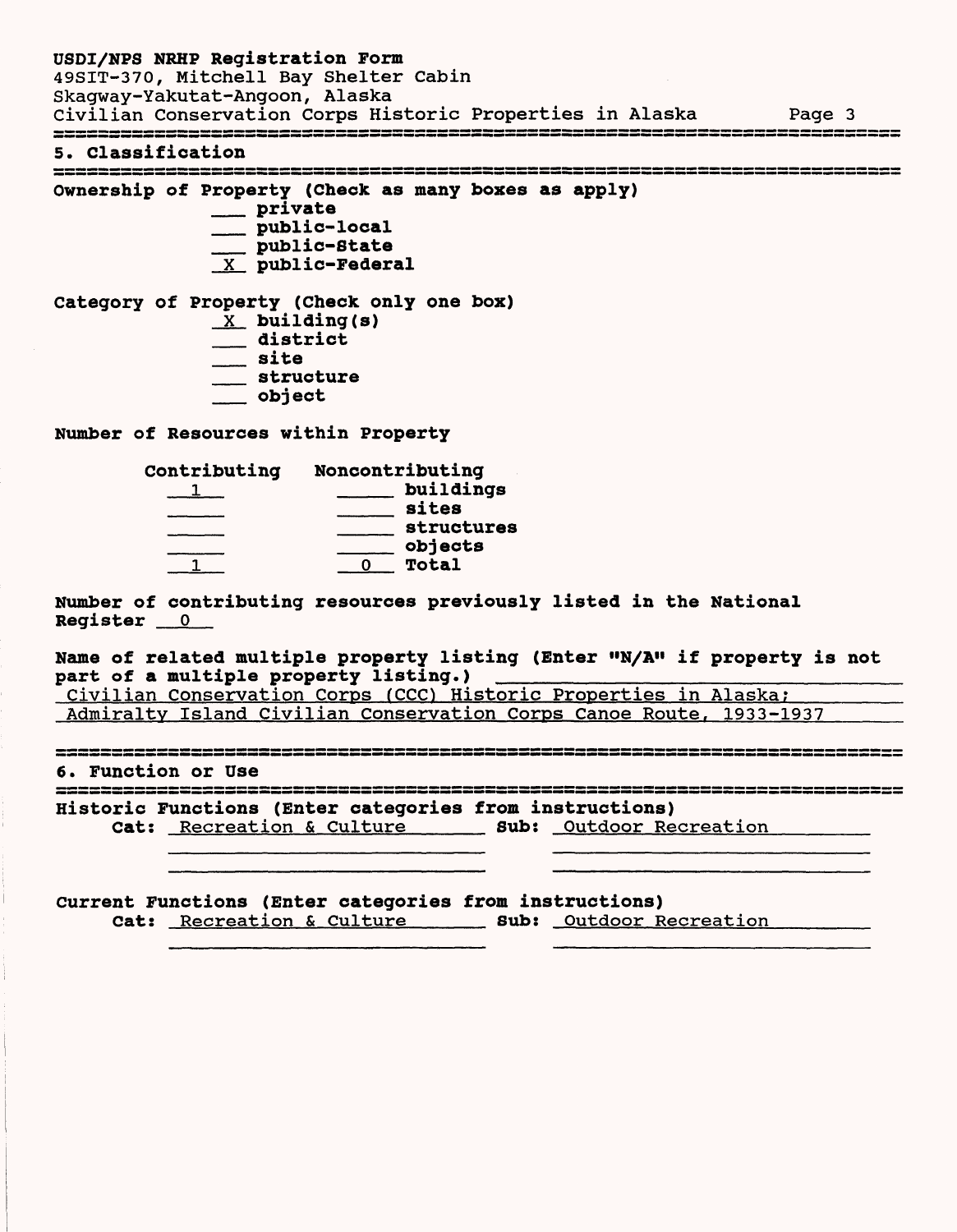| USDI/NPS NRHP Registration Form                                                                                                         |        |  |
|-----------------------------------------------------------------------------------------------------------------------------------------|--------|--|
| 49SIT-370, Mitchell Bay Shelter Cabin                                                                                                   |        |  |
| Skaqway-Yakutat-Anqoon, Alaska                                                                                                          |        |  |
| Civilian Conservation Corps Historic Properties in Alaska                                                                               | Page 4 |  |
| -----<br>ا دار این خواب کا این این دار ای کا در این کا ای کا در دو در این دارد و در دارد و در دارد و در این در در دارد و در در در در در |        |  |

#### **7. Description**

<u>www.com/services/com/com/services/com/services/www.com/services/com/services/com/services/com/services/com/ser</u> **Architectural Classification (Enter categories from instructions)** No style\_\_\_\_\_\_\_\_\_\_\_\_\_\_\_\_\_\_\_\_\_\_\_\_\_\_

**Materials (Enter categories from instructions)**

|                  | __ _ _ _ _ _ _ _ _ _ _ _ _<br>foundation log |  |
|------------------|----------------------------------------------|--|
|                  | roof shake                                   |  |
| walls <u>loq</u> |                                              |  |
| other N/A        |                                              |  |

### **Narrative Description (Describe the historic and current condition of the property on one or more continuation sheets.)**

Civilian Conservation Corps workers built the Mitchell Bay shelter cabin during the 1930s. It is a three-sided Adirondack style shelter. It has a peeled log superstructure and shake walls and roof.

The cabin visually looks like the original. The sill logs have been recently replaced. The bottoms of the posts show where old nails have been removed to replace the sill logs. The bottom of one post was cut off and replaced with a short log round. At least one lintel log has been replaced. The wall shakes are thirty inches long and abut vertically. None of the roof or wall shakes is original. The front of the shelter has a single set of shakes protecting the ends of the horizontal poles used as nailers for the wall shakes. The U.S. Forest Service recently installed a painted box to hold a visitors' register.

The natural setting is similar to what it was during the 1930s. The shelter cabin overlooks a tidal flat that extends into Mitchell Bay.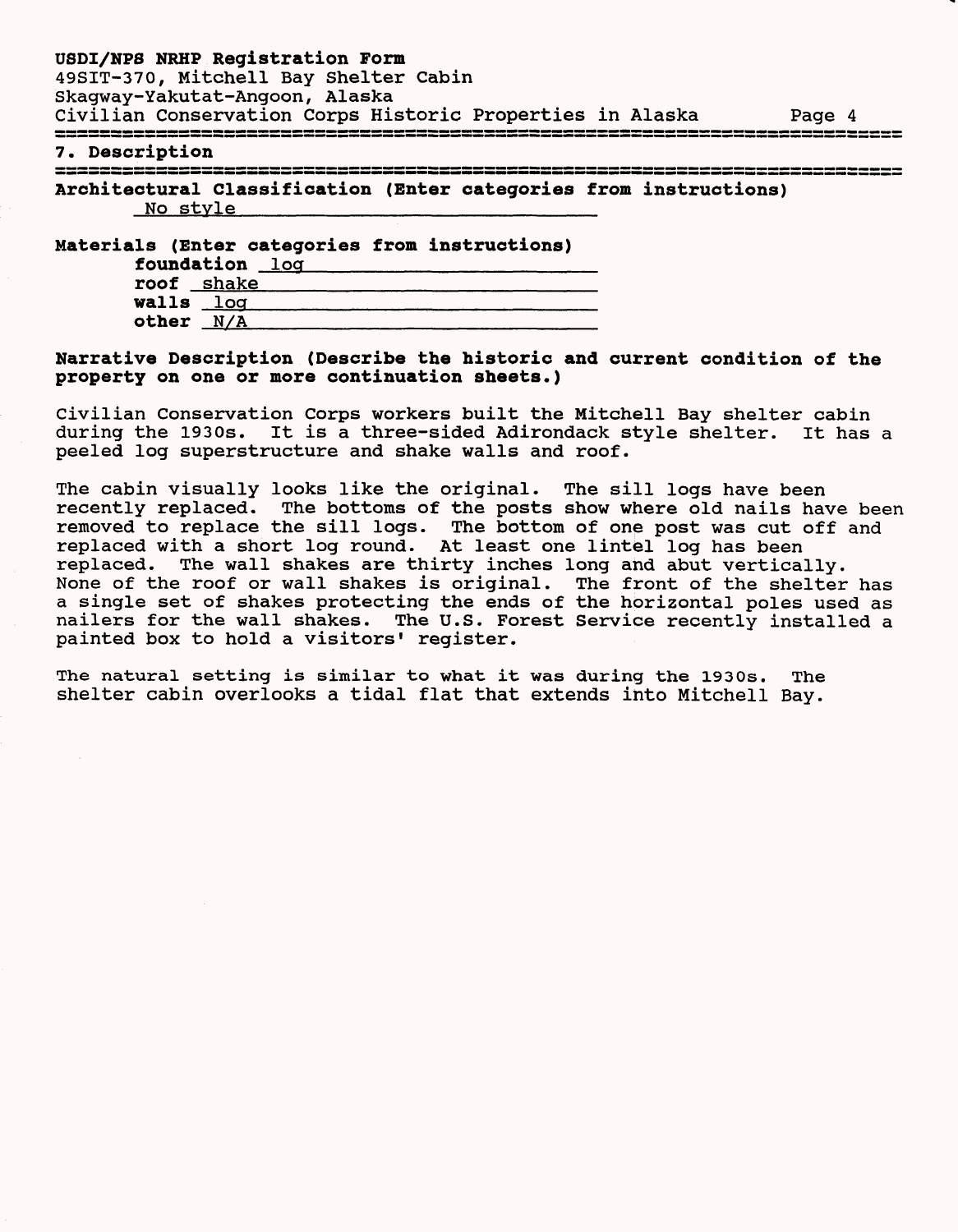|                                                                                                                                                                                                                                                                                                                                                                                                                                                                                                                                                                                                                                                                                                                                                                                                                                                                               | USDI/NPS NRHP Registration Form<br>49SIT-370, Mitchell Bay Shelter Cabin<br>Skagway-Yakutat-Angoon, Alaska                                                                                                                                                                                                                                                                                        |
|-------------------------------------------------------------------------------------------------------------------------------------------------------------------------------------------------------------------------------------------------------------------------------------------------------------------------------------------------------------------------------------------------------------------------------------------------------------------------------------------------------------------------------------------------------------------------------------------------------------------------------------------------------------------------------------------------------------------------------------------------------------------------------------------------------------------------------------------------------------------------------|---------------------------------------------------------------------------------------------------------------------------------------------------------------------------------------------------------------------------------------------------------------------------------------------------------------------------------------------------------------------------------------------------|
|                                                                                                                                                                                                                                                                                                                                                                                                                                                                                                                                                                                                                                                                                                                                                                                                                                                                               | Civilian Conservation Corps Historic Properties in Alaska Bage 5                                                                                                                                                                                                                                                                                                                                  |
| .<br>و مرک نکار میں میں قریب ڈائٹ سے نکی ایک ایک میں بچک کی میں بھی بھی ہے۔ ویں پیپلز کی ایک آئی سے میں سے اپنی میں<br>ان میں نکار کی بھی میں گئی میں نکار کی اس میں بھی ایک میں میں میں میں میں عالم میں ایک انتہار میں میں بھی می                                                                                                                                                                                                                                                                                                                                                                                                                                                                                                                                                                                                                                           | 8. Statement of Significance                                                                                                                                                                                                                                                                                                                                                                      |
|                                                                                                                                                                                                                                                                                                                                                                                                                                                                                                                                                                                                                                                                                                                                                                                                                                                                               | Applicable National Register Criteria (Mark "x" in one or more boxes for<br>the criteria qualifying the property for National Register listing)                                                                                                                                                                                                                                                   |
| $X$ $A$                                                                                                                                                                                                                                                                                                                                                                                                                                                                                                                                                                                                                                                                                                                                                                                                                                                                       | Property is associated with events that have made a<br>significant contribution to the broad patterns of our<br>history.                                                                                                                                                                                                                                                                          |
| $\overline{\phantom{a}}$ B                                                                                                                                                                                                                                                                                                                                                                                                                                                                                                                                                                                                                                                                                                                                                                                                                                                    | Property is associated with the lives of persons significant<br>in our past.                                                                                                                                                                                                                                                                                                                      |
| $X$ $C$                                                                                                                                                                                                                                                                                                                                                                                                                                                                                                                                                                                                                                                                                                                                                                                                                                                                       | Property embodies the distinctive characteristics of a type,<br>period, or method of construction or represents the work of<br>a master, or possesses high artistic values, or represents a<br>significant and distinguishable entity whose components lack<br>individual distinction.                                                                                                            |
| $\blacksquare$                                                                                                                                                                                                                                                                                                                                                                                                                                                                                                                                                                                                                                                                                                                                                                                                                                                                | Property has yielded, or is likely to yield information<br>important in prehistory or history.                                                                                                                                                                                                                                                                                                    |
| $\overline{\phantom{1}}$ $\overline{\phantom{1}}$<br>$\qquad \qquad \bullet$<br>$\overline{\phantom{a}}$ c<br>$\overline{\phantom{a}}$ D<br>$\qquad \qquad$ $\qquad$ $\qquad$ $\qquad$ $\qquad$ $\qquad$ $\qquad$ $\qquad$ $\qquad$ $\qquad$ $\qquad$ $\qquad$ $\qquad$ $\qquad$ $\qquad$ $\qquad$ $\qquad$ $\qquad$ $\qquad$ $\qquad$ $\qquad$ $\qquad$ $\qquad$ $\qquad$ $\qquad$ $\qquad$ $\qquad$ $\qquad$ $\qquad$ $\qquad$ $\qquad$ $\qquad$ $\qquad$ $\qquad$ $\qquad$ $\qquad$ $\$<br>$\qquad \qquad$ $\qquad \qquad$ $\qquad$ $\qquad$ $\qquad$ $\qquad$ $\qquad$ $\qquad$ $\qquad$ $\qquad$ $\qquad$ $\qquad$ $\qquad$ $\qquad$ $\qquad$ $\qquad$ $\qquad$ $\qquad$ $\qquad$ $\qquad$ $\qquad$ $\qquad$ $\qquad$ $\qquad$ $\qquad$ $\qquad$ $\qquad$ $\qquad$ $\qquad$ $\qquad$ $\qquad$ $\qquad$ $\qquad$ $\qquad$ $\qquad$ $\qquad$<br>$\overline{\phantom{a}}$ G | Criteria Considerations (Mark "X" in all the boxes that apply.) $N/A$<br>owned by a religious institution or used for religious<br>purposes.<br>removed from its original location.<br>a birthplace or a grave.<br>a cemetery.<br>a reconstructed building, object, or structure.<br>a commemorative property.<br>less than 50 years of age or achieved significance within<br>the past 50 years. |
|                                                                                                                                                                                                                                                                                                                                                                                                                                                                                                                                                                                                                                                                                                                                                                                                                                                                               | Areas of Significance (Enter categories from instructions)<br>Entertainment/Recreation<br>Architecture                                                                                                                                                                                                                                                                                            |
|                                                                                                                                                                                                                                                                                                                                                                                                                                                                                                                                                                                                                                                                                                                                                                                                                                                                               | Period of Significance 1933-1937                                                                                                                                                                                                                                                                                                                                                                  |
|                                                                                                                                                                                                                                                                                                                                                                                                                                                                                                                                                                                                                                                                                                                                                                                                                                                                               | Significant Dates 1936                                                                                                                                                                                                                                                                                                                                                                            |
|                                                                                                                                                                                                                                                                                                                                                                                                                                                                                                                                                                                                                                                                                                                                                                                                                                                                               | Significant Person (Complete if Criterion B is marked above)<br>N/A                                                                                                                                                                                                                                                                                                                               |
|                                                                                                                                                                                                                                                                                                                                                                                                                                                                                                                                                                                                                                                                                                                                                                                                                                                                               | Cultural Affiliation N/A<br>Manuscription N/A                                                                                                                                                                                                                                                                                                                                                     |
|                                                                                                                                                                                                                                                                                                                                                                                                                                                                                                                                                                                                                                                                                                                                                                                                                                                                               | Architect/Builder Civilian Conservation Corps                                                                                                                                                                                                                                                                                                                                                     |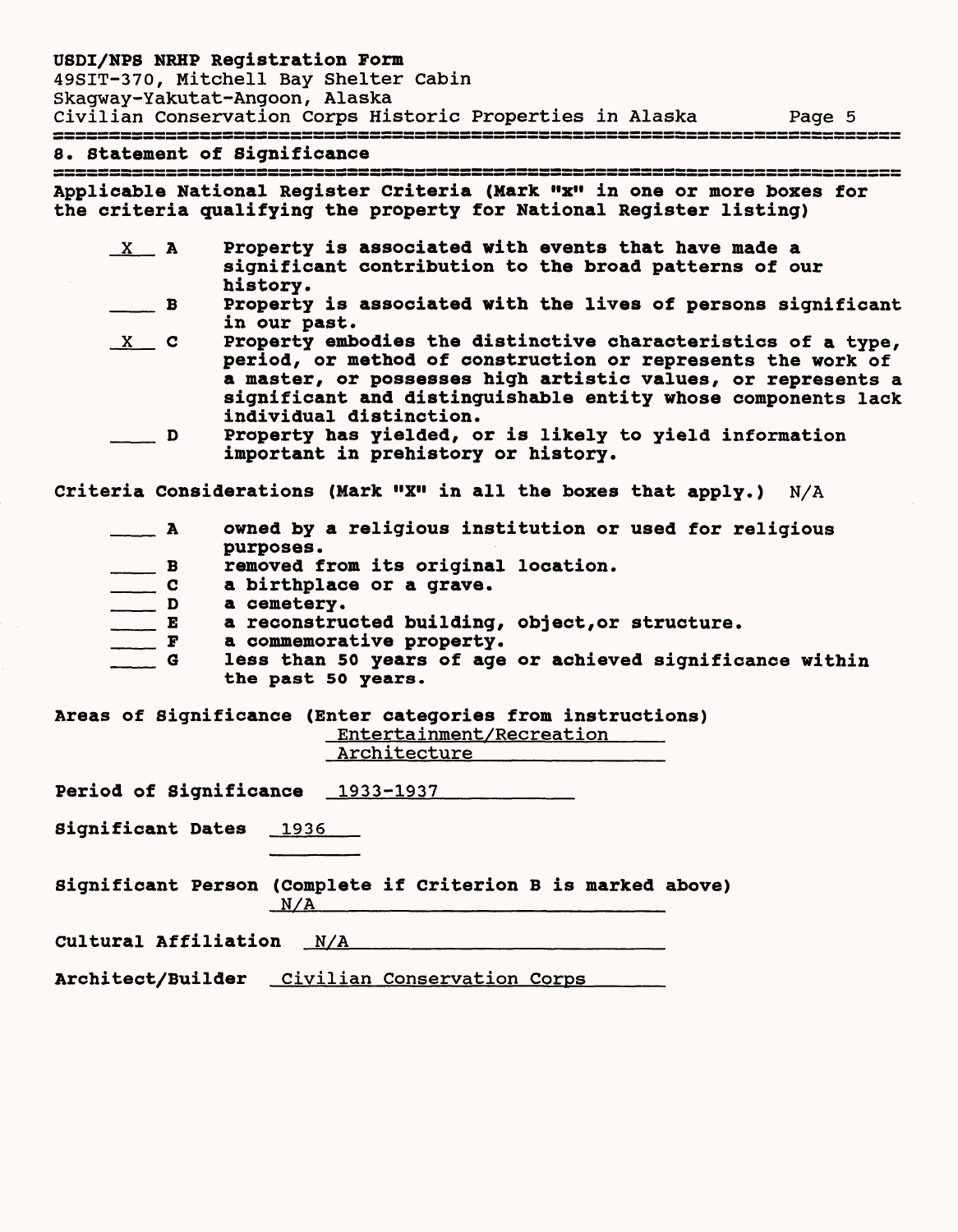# USDI/NPS NRHP Registration Form 49SIT-370, Mitchell Bay Shelter Cabin Skagway-Yakutat-Angoon, Alaska Civilian Conservation Corps Historic Properties in Alaska Page 6 Narrative statement of Significance (Explain the significance of the property on one or more continuation sheets.) The Mitchell Bay Shelter Cabin is a three-sided Adirondack style shelter built during the 1930s by the Civilian Conservation Corps as part of the Admiralty Island Canoe Route. It is a good example of the three-sided Adirondack style shelter cabin built for public recreation during the 1930s. The cabin has been maintained with materials similar to those used originally and the setting has not changed since the cabin's construction. 9. Major Bibliographical References (Cite the books, articles, and other sources used in preparing this form on one or more continuation sheets.) See Multiple Property Documentation Form Previous documentation on file (NPS) N/A \_\_ preliminary determination of individual listing (36 CFR 67) has been requested. \_\_ previously listed in the National Register \_\_ previously determined eligible by the National Register designated a National Historic Landmark  $\hspace{.8cm}$  recorded by Historic American Buildings Survey  $\hspace{.1cm}$  #  $\hspace{.1cm}$  \_\_\_\_\_\_\_\_\_ \_\_\_\_\_ recorded by Historic American Engineering Record # \_\_\_\_\_\_\_

Primary Location of Additional Data

- \_\_ State Historic Preservation Office
- \_\_ Other State agency
- $X$  Federal agency
- Local government
- \_\_ University
- \_\_ other

Name of repository: Admiralty Island National Monument, Juneau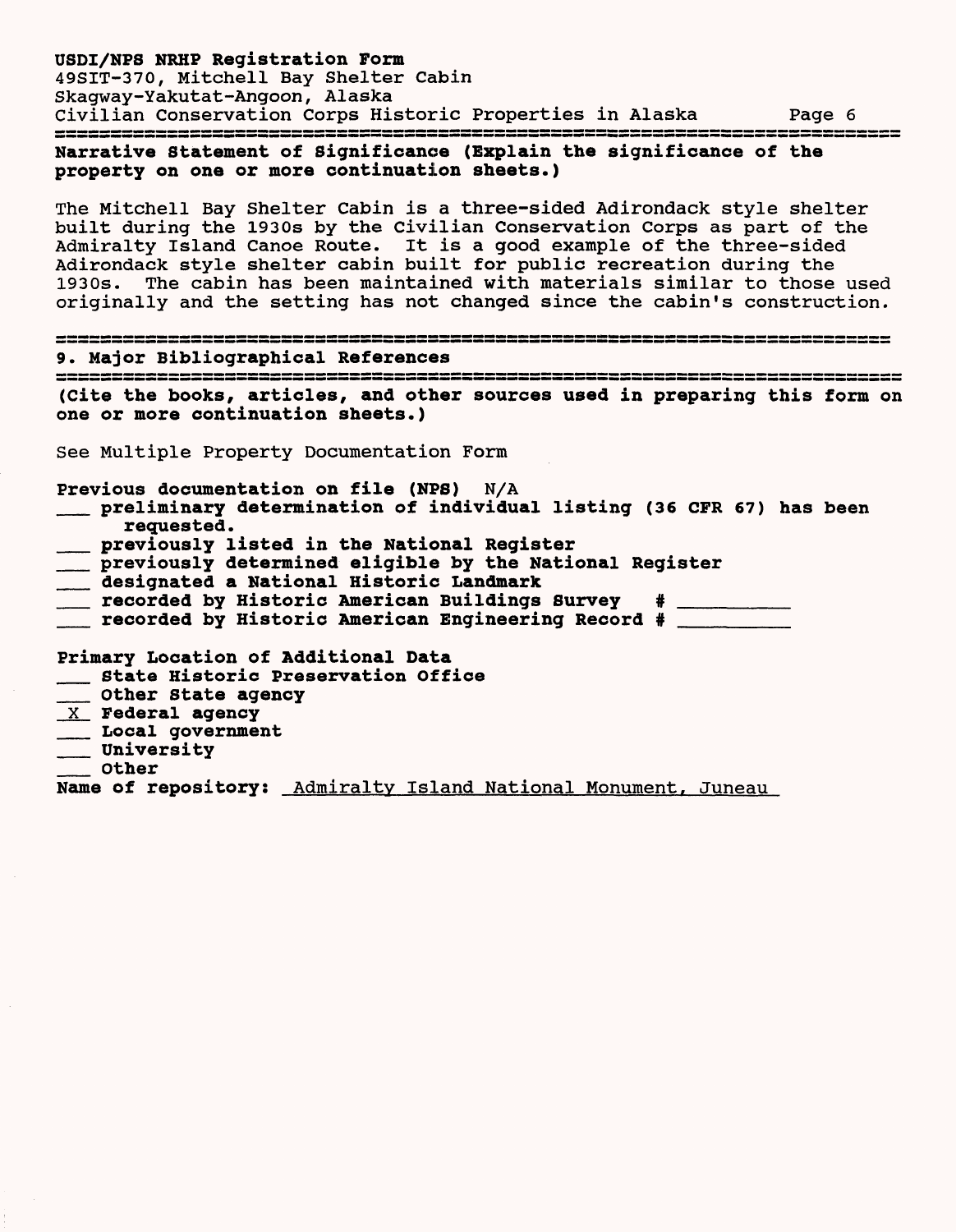| USDI/NPS NRHP Registration Form |  | 49SIT-370, Mitchell Bay Shelter Cabin |                                                                                                                                                                                                                               |  |        |  |
|---------------------------------|--|---------------------------------------|-------------------------------------------------------------------------------------------------------------------------------------------------------------------------------------------------------------------------------|--|--------|--|
| Skaqway-Yakutat-Anqoon, Alaska  |  |                                       | Civilian Conservation Corps Historic Properties in Alaska                                                                                                                                                                     |  | Page 7 |  |
|                                 |  |                                       | ی سے بن کا اور اس کا اب کہ اس کا اس کا اس کے میں کہ اس کے اس کے اس کے اس کے اس کے اس کے اس کے اس کے اس کے اس کے اس کے اس کے اس کے اس کے اس کے اس کے اس کے اس کے اس کے اس کے اس کے اس کے اس کے اس کے اس کے اس کے اس کے اس کے ا |  |        |  |

#### 10. Geographical Data

Acreage of Property less than one acre

UTM References (Place additional UTM references on a continuation sheet)

Zone Easting Northing Zone Easting Northing 1 08 536100 6380200 3 \_ \_\_\_\_\_ \_\_\_\_\_\_  $\frac{08}{2}$   $\frac{536100}{2}$   $\frac{6380200}{4}$   $\frac{3}{4}$   $\frac{3}{4}$   $\frac{3}{4}$   $\frac{3}{4}$   $\frac{3}{4}$   $\frac{3}{4}$   $\frac{3}{4}$   $\frac{3}{4}$   $\frac{3}{4}$   $\frac{3}{4}$   $\frac{3}{4}$   $\frac{3}{4}$   $\frac{3}{4}$   $\frac{3}{4}$   $\frac{3}{4}$   $\frac{3}{4}$   $\frac{3}{4}$   $\frac{3}{4}$ 

Verbal Boundary Description (Describe the boundaries of the property.)

The Mitchell Bay Shelter Cabin is adjacent to a marine shore staging area and a trailhead, all in a small circumscribed area of less than one acre in the SW 1/4 of the NE 1/4 of the SE 1/4 of Section 6, Township 50 South, Range 69 East, Copper River Meridian.

#### Boundary Justification (Explain why the boundaries were selected.)

The Mitchell Bay Shelter Cabin has a localized activity area associated with its function as a temporary stopping place on a recreational canoe route. The boundary encompasses the cabin, staging area, and trailhead.

# 

11. Form Prepared By name/title Charles M. Mobley, President

organization Charles M. Moblev & Associates

date September 28, 1992

street & number 200 West 34th St., #534

telephone (907) 653-1937

city or town Anchorage\_\_\_\_\_\_\_\_\_\_\_\_\_\_\_ state AK zip code 99503

Property Owner

(Complete this item at the request of the 8HPO or FPO.)

name USDA Forest Service, Admiralty Island National Monument

street & number 8465 Old Dairy Road

telephone (907) 789-8751

city or town Juneau \_\_\_\_\_\_\_\_\_\_\_\_\_\_\_\_\_\_\_\_\_\_\_\_\_\_\_\_\_\_\_\_\_\_ state \_AK zip code \_99802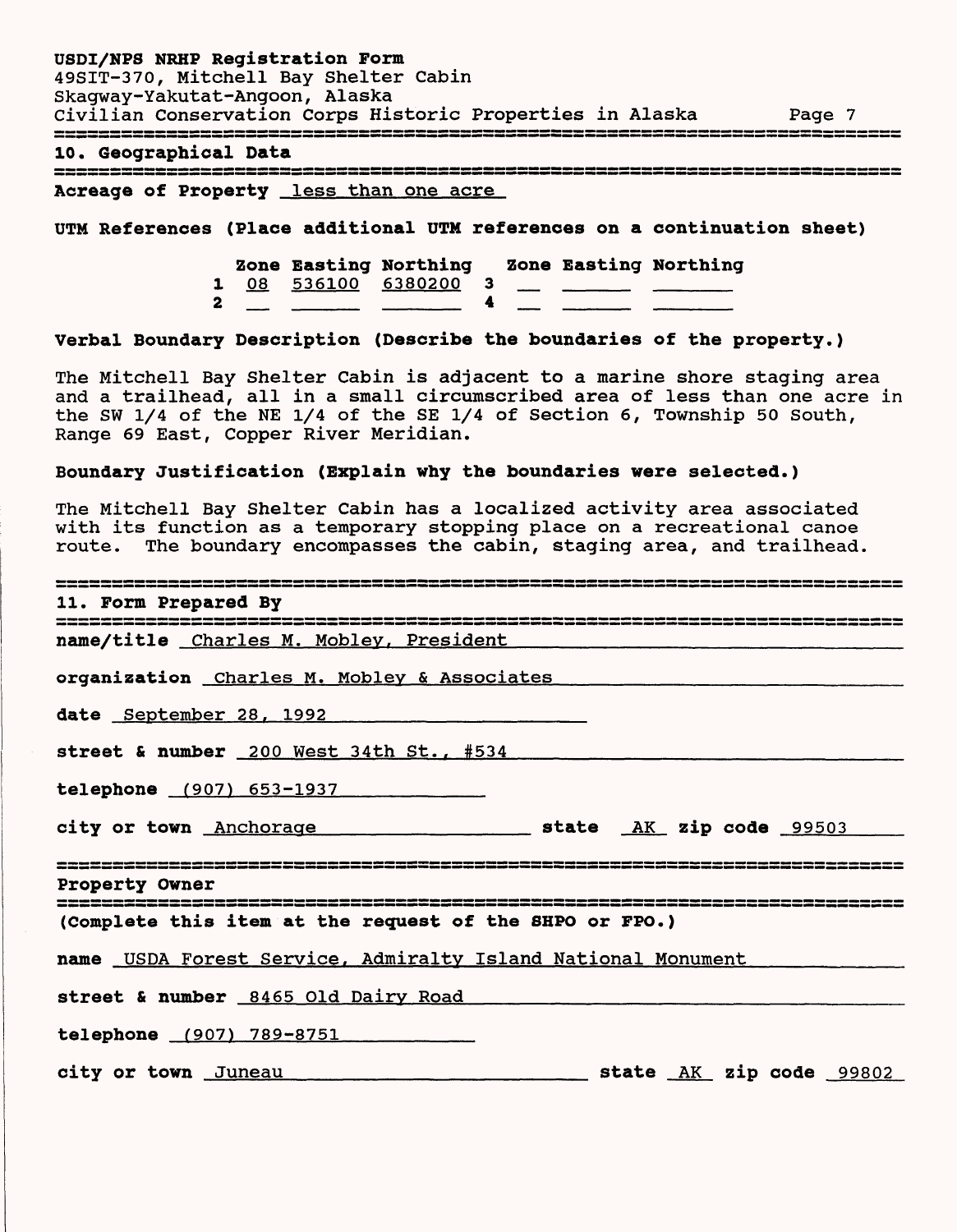## **NATIONAL REGISTER OF HISTORIC PLACES CONTINUATION SHEET**

Section Photograph identification

- 1. 49SIT-370, Mitchell Bay Shelter Cabin Civilian Conservation Corps Historic Properties in Alaska Admiralty Island Civilian Conservation Corps Canoe Route, 1933-1937 Skagway-Yakutat-Angoon, Alaska Charles M. Mobley 8/12/92 (frame is labeled with incorrect date) Admiralty Island National Monument, Juneau Looking west at shelter cabin and activity area
- 2. 49SIT-370, Mitchell Bay Shelter Cabin Civilian Conservation Corps Historic Properties in Alaska Admiralty Island Civilian Conservation Corps Canoe Route, 1933-1937 Skagway-Yakutat-Angoon, Alaska Charles M. Mobley 8/12/92 (frame is labeled with incorrect date) Admiralty Island National Monument, Juneau Looking northwest at shelter cabin interior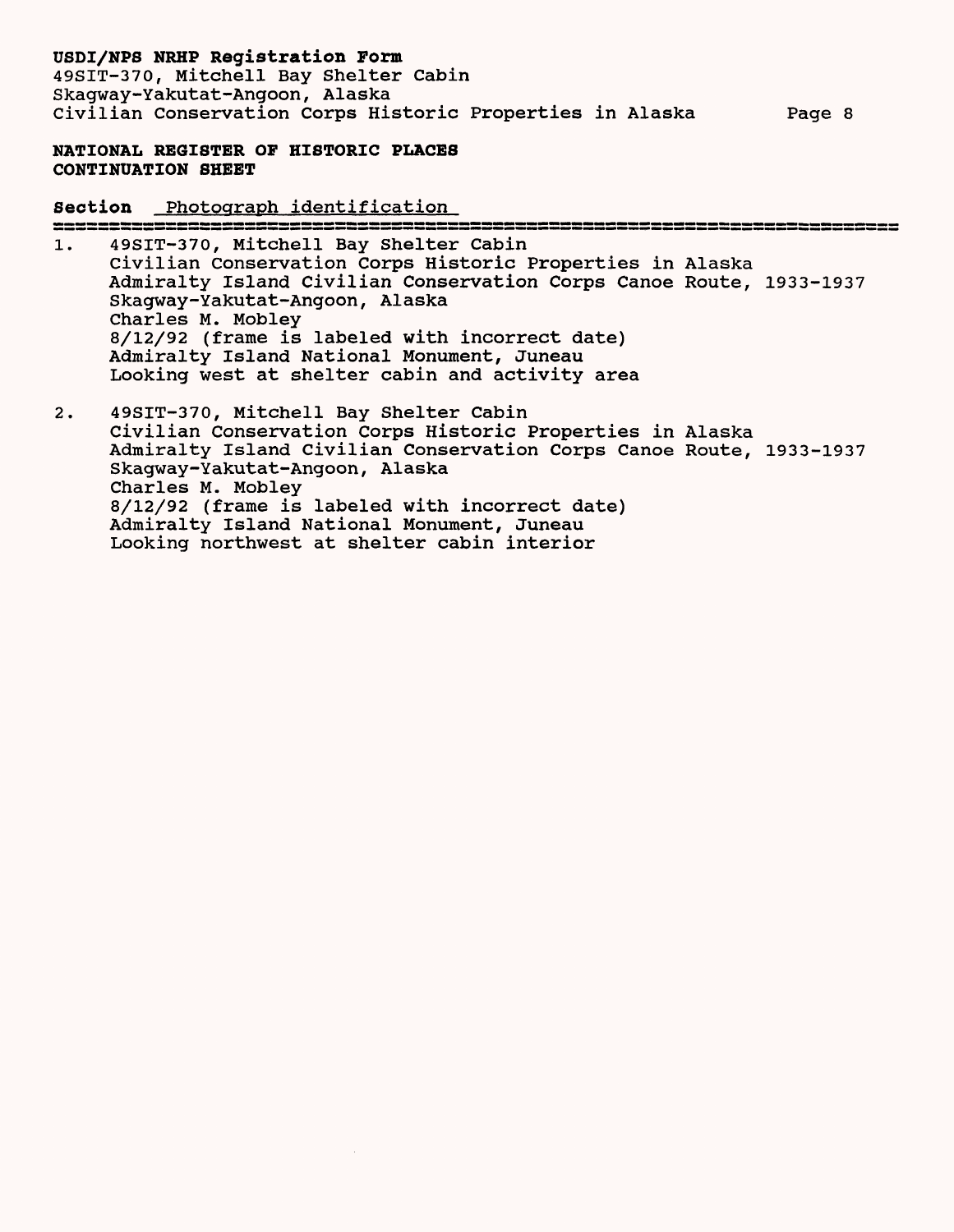